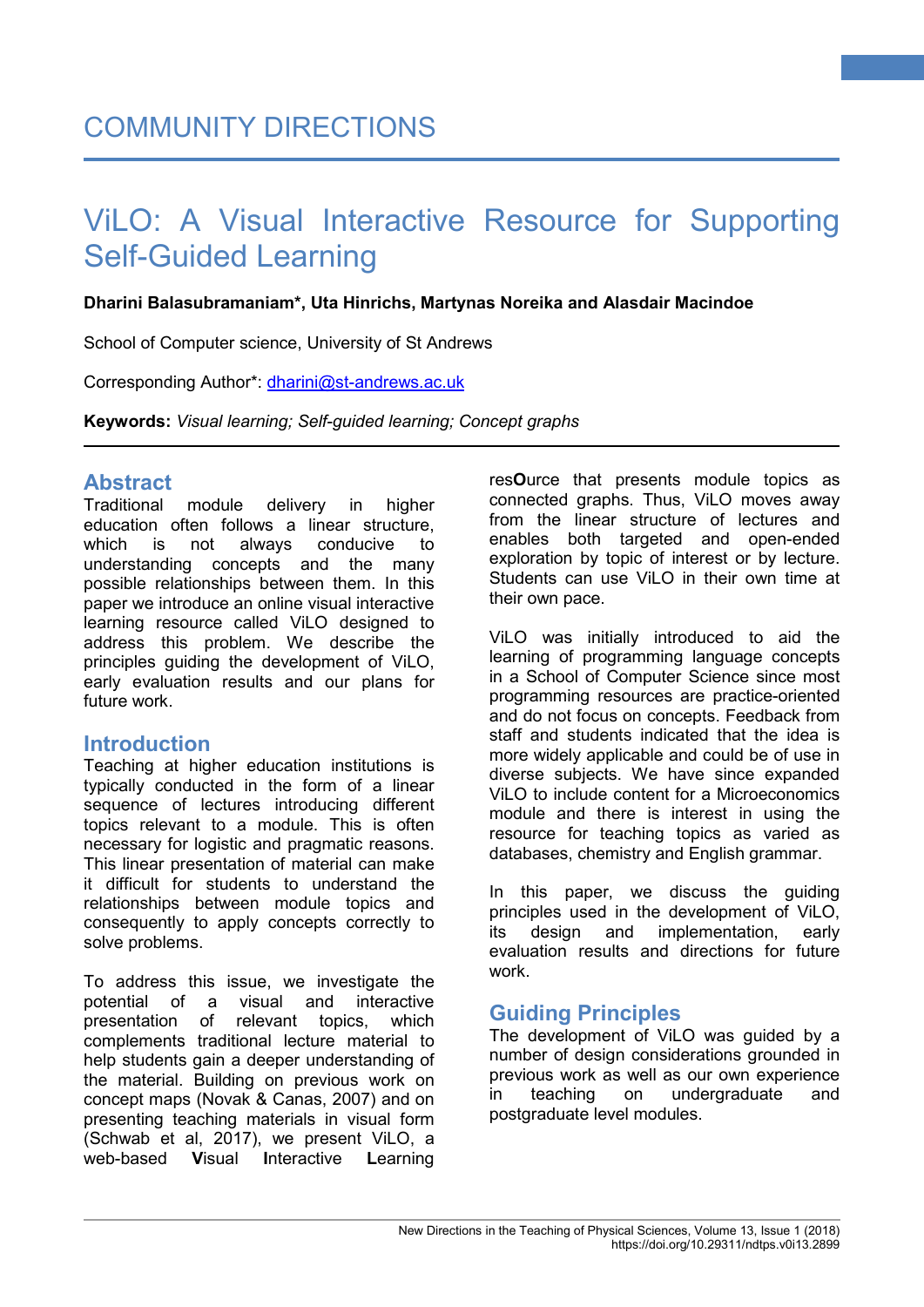## **Visual Overview of Relationships between Concepts**

A core aim of ViLO is to reveal visually relationships between concepts of a high-level topic (e.g, object-oriented programming or microeconomics). Bound in a structure that assumes a number of lectures taught across time, university modules typically convey content in a linear way where larger topics are divided up and introduced to students in form of smaller chunks. However, this structure can make it difficult to convey important relationships between such concepts.

Most online learning resources aimed at selfguided exploration and learning still use a linear structure, typically with one tutorial or exercise following another in sequence. ViLO extends the notion of concept maps (Novak & Canas, 2007) by visually capturing the hierarchical nature of subject material as well as relationships between concepts. We partially draw from ideas previously explored by Booc.io (Schwab et al, 2017), which is a web-based, visual, interactive learning system that supports linear and non-linear learning plans. Its content is organised into a nested hierarchical circular layout with a linear plan determining the ordering of circles and nonlinear plans providing short-cuts within circles. In contrast, ViLO presents the content in a hierarchical node-link diagram driven by relationships, with the possibility of multiple linear plans being available for the same content using lecture views, without losing sight of the relationships.

## **Open-Ended Exploration of Concepts**

We aim to support different ways of navigating information in ViLO including open-ended<br>explorations. Targeted searching of explorations. Targeted searching of information is already well supported via common search engines or library catalogues. However, targeted search implies that the user already knows what they are looking for and is able to specify their query (typically in textual form). Students who are still in the process of learning about a new topic often have difficulties of specifying queries in an informed way as they lack the necessary vocabulary or knowledge of how concepts in questions are related. In ViLO we therefore support different navigation strategies for the vast information spaces that higher education

modules often encompass. ViLO supports targeted search via textual query alongside visual navigation of concepts along the hierarchical graph structure and linear navigation of topics by lectures using design principles of exploratory search (Marchionini, Hay & Adams, 2000).

**2**

## **Juxtaposing Visual Overviews and Textual Descriptions**

In ViLO we juxtapose visual overviews and textual descriptions. Visual overviews in form of hierarchical graph structures can provide an overview of topical branches of a module, that is, how higher-level concepts are divided into lower-level aspects and how different concepts are related. In contrast, textual descriptions can provide more detail about specific topics and concepts. Juxtaposing both forms of information presentation complements different methods of interactive information presentation.

## **Availability and Extensibility**

ViLO is a web-based information resource and therefore platform independent. Students can access it via a common browser. This provides a low access barrier for students, as no installation process is required, and also ensures that any updates to content have immediate effect. ViLO also enables teaching staff to easily create and modify content and to customise its presentation in ViLO. We found this to be particularly important as an information resource such as ViLO can only be as good as its content. Facilitating the addition of new and modification of new content alongside traditional teaching material is therefore key.

In the following section we describe the current design of ViLO in light of these design considerations.

# **The Design and Implementation of ViLO**

ViLO is a web-based information resource that consists of a content view (Figure 1 - left) and a visual concept browser (Figure 1 right). The content view consists of an explanation (in blue) of the selected topic or concept, in this case the concept of "Class" in object-oriented programming. Additional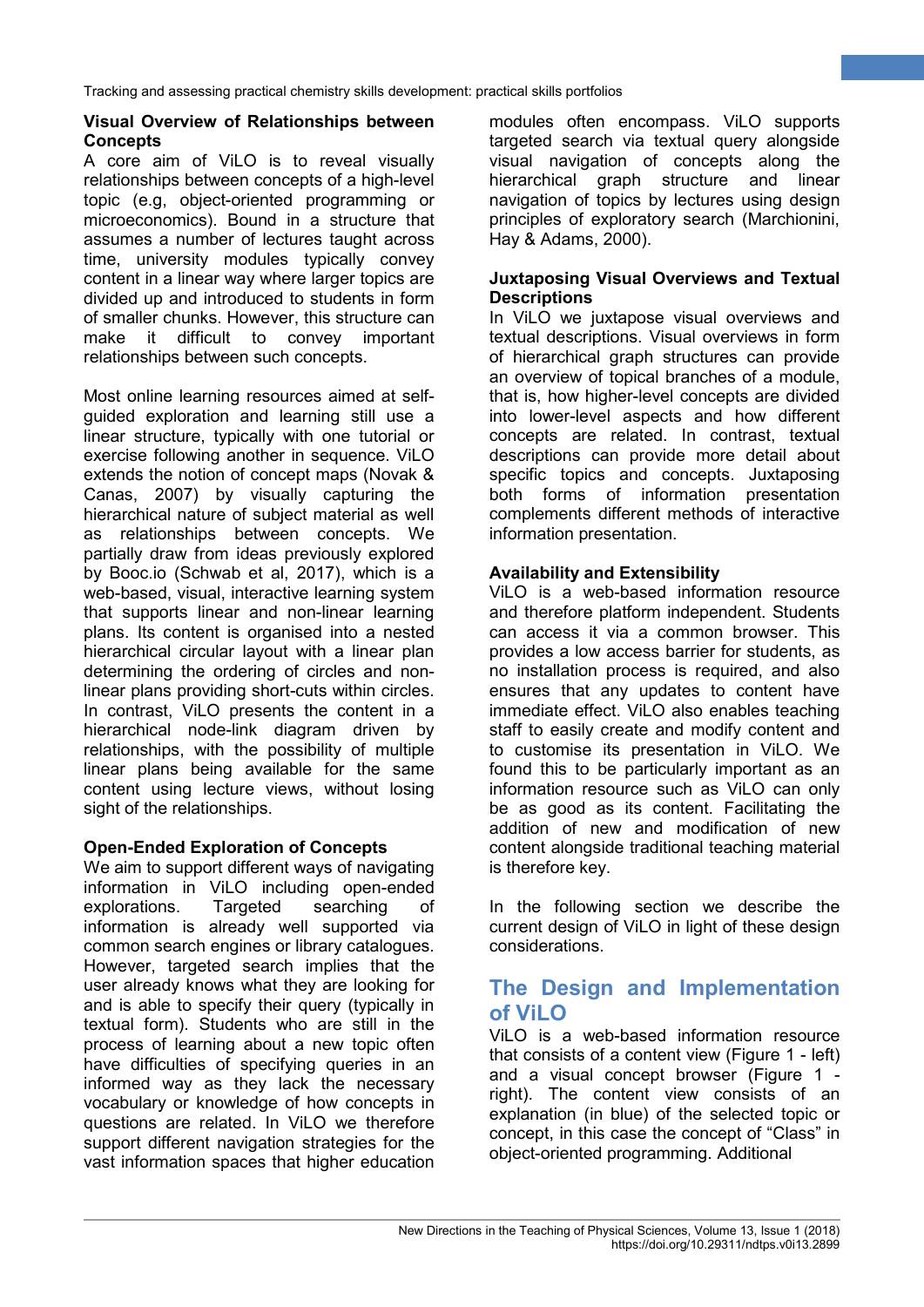

**Figure 1** ViLO interface

information such as code examples (in the case of programming), videos, formulae and figures as well as links to additional sources can be provided and structured in colourcoded text boxes. The selected topic is highlighted in orange as a circular node in the concept browser. Related topics are directly connected to this node and a topical hierarchy is suggested in form of node size, colour and shape. For example, in Figure 1 we see that the concept of "Class" belongs to the higherlevel topic of "Program structure" and contains subtopics such as "Methods" and "Constructors". The student can immediately see that besides "Class" other important topics connected to "Program structure" are, for example "Interface" and "Execution" as well as more low-level concepts such as "Generics", "Package" and "Enumerations".

#### **Navigating Information Using ViLO**

There are different ways in which students can navigate information in ViLO. Firstly they can visually navigate the concept browser view by clicking on the nodes in the graph. For example, a student could navigate from "Class" to "Methods" and from there to "Main method" (Figure 2) getting more low-level information about the "Program structure" in Java.

Students can also issue a simple text query in the search bar, directly searching for concepts of interest (e.g., "OOP Paradigm", Figure 3). This will highlight the concept of interest in the Concept Browser while showing the corresponding explanations in the content tab to the left of the interface. Autocomplete functionality facilitates the search for relevant terms.

**3**

Finally, students can navigate content based on the linear lecture structure using a "Lecture Browser" where topics are outlined by lecture (Figure 4). Selecting a topic will highlight it in the concept browser and provide the corresponding explanations in form of textual descriptions.

As with any graph layout, the concept browser view can easily become cluttered as more and more topic nodes are opened. Clicking on an explored node will close all open descendants of that node. Students can zoom in and out of the graph in order to maintain a readable overview even in larger graph structures. All interactions with individual nodes are captured in the form of a unique URL, which enables use of the browser history to navigate to concepts that were previously visited. It also ensures that students can share information encountered in ViLO among each other, and continue a study session at a later time.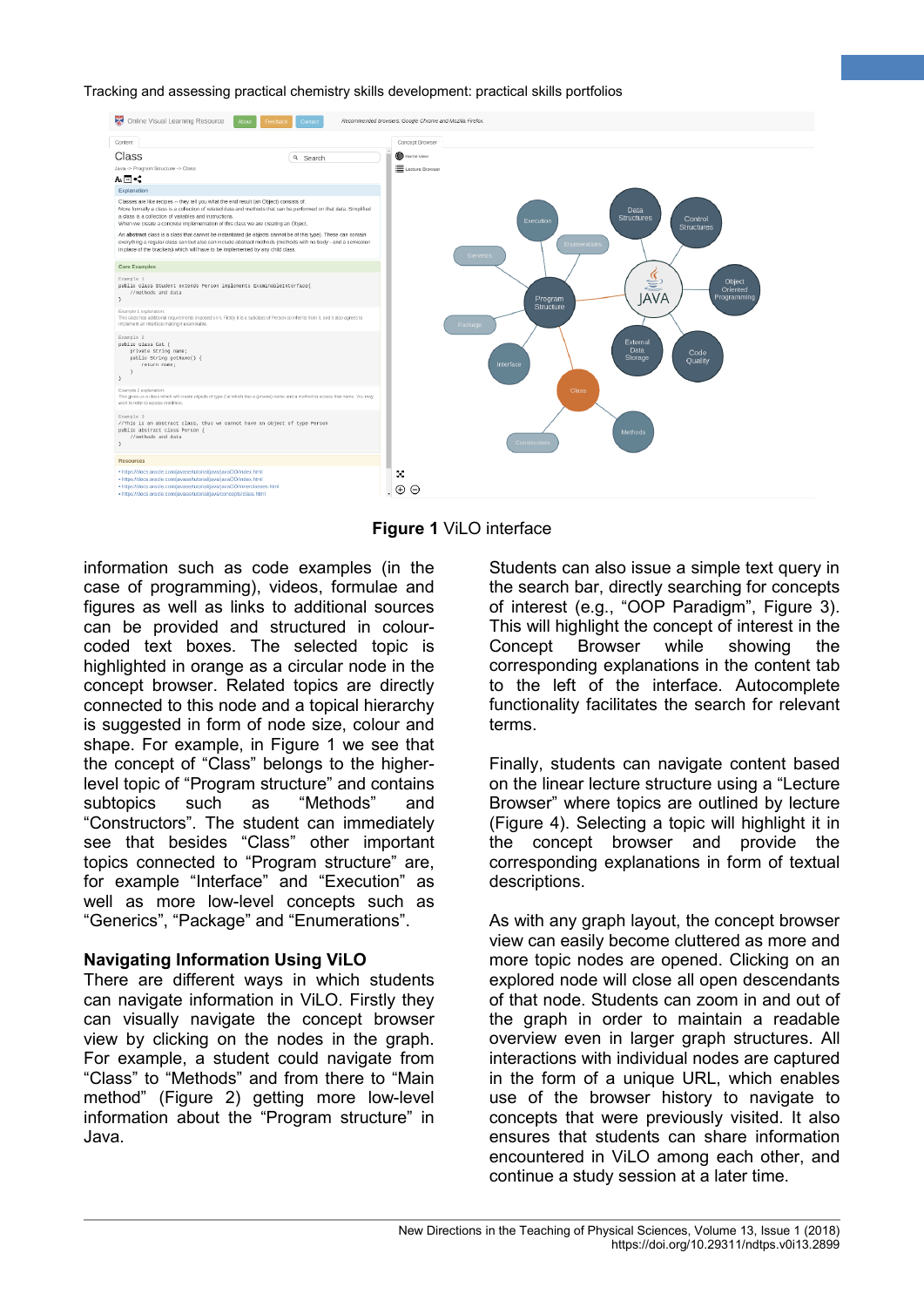

**4**

**Figure 2** Navigating Concept nodes displayed as a hierarchical node-link diagram



**Figure 3** Targeted search for specific concepts or topics in ViLO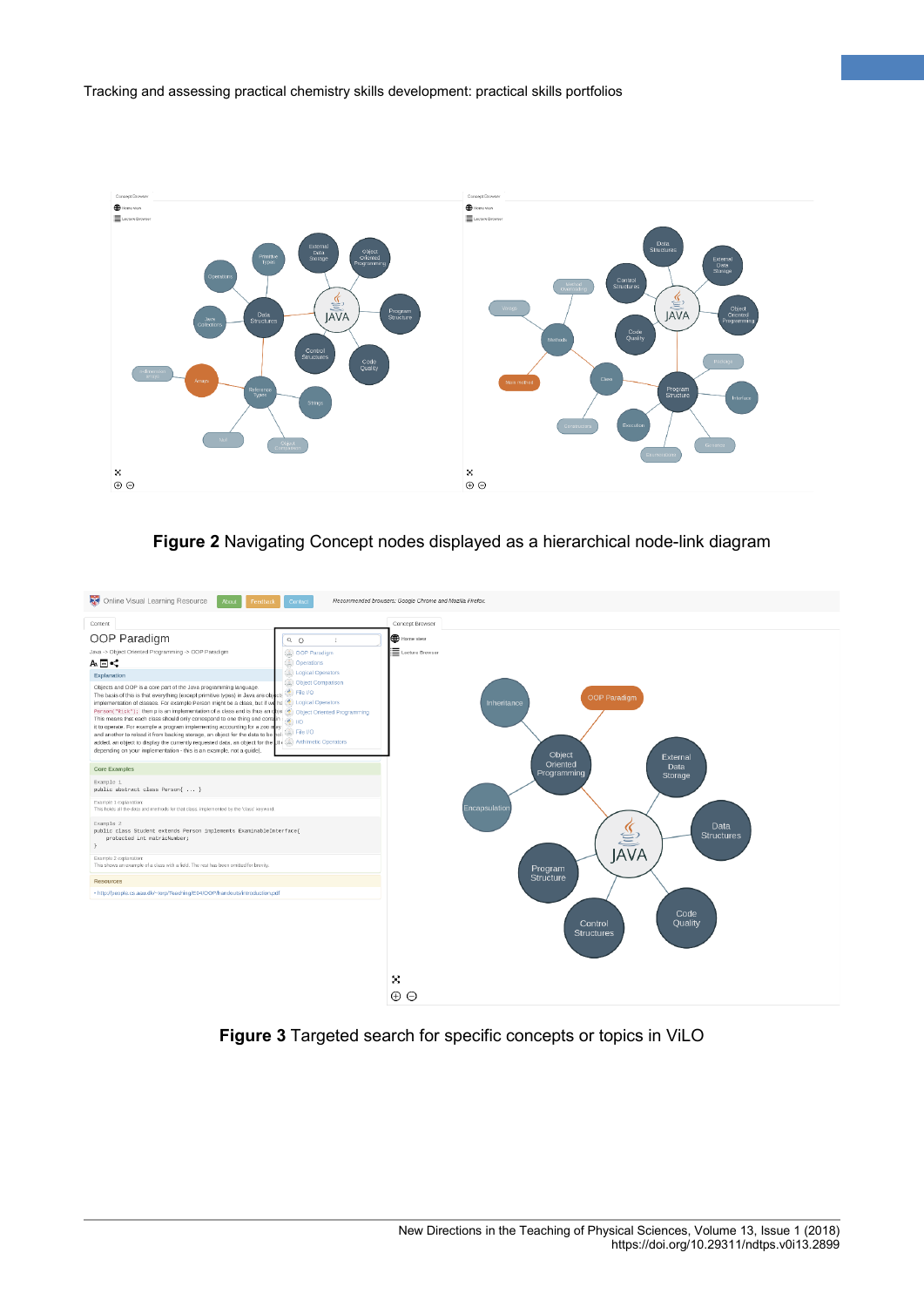

**Figure 4** Browsing concepts by lecture

### **Content Management System**

The content in ViLO is managed and supervised by teaching staff. A visual graph based editing tool, similar to the content browser, providing an interface to the content management system is currently under development. The tool will allow content managers to create new nodes in the graph easily, interconnect them, specify the content for each node and define the visual structure of the graph that will be published to the students. Nodes can be reused and shared between different graphs.

#### **Implementation**

ViLO has been implemented using a modern technology stack (Figure 5). The client is written in JavaScript using the libraries React<sup>[1](#page-4-0)</sup>, Redux<sup>[2](#page-4-1)</sup> and vis.js<sup>[3](#page-4-2)</sup>. We chose JavaScript for its ability to be accessed anywhere on the web and the abundance of

available libraries that provide a set of tools to design reliable and maintainable applications.

**5**

The React library enabled us to use encapsulated components to design the complex user interface features. Using Redux, we can predictably structure the flow of the application and, in turn, reduce development and debugging effort in the future. Finally, the vis.js library is used to render the visualisations and provided the interactive graph for the user to navigate.

The server uses Node.js $4$  to handle requests from the client (e.g., content queries to the database or content modifications). All content is stored in a OrientDB graph database. We chose a graph database in order to handle multiple current and potential connections between the various concept nodes. A graph does not impose a particular hierarchical structure on the data and enables us to display the same data from different perspectives.

<span id="page-4-0"></span> <sup>1</sup> React - a JavaScript library for building user interfaces. <https://reactjs.org/>

<span id="page-4-1"></span><sup>2</sup> Redux - an open-source JavaScript library for managing application state.<https://redux.js.org/>

<span id="page-4-3"></span><span id="page-4-2"></span><sup>3</sup> vis.js - dynamic, browser based visualization library. <http://visjs.org/>

 <sup>4</sup> Node.js – JavaScript runtime.<https://nodejs.org/en/>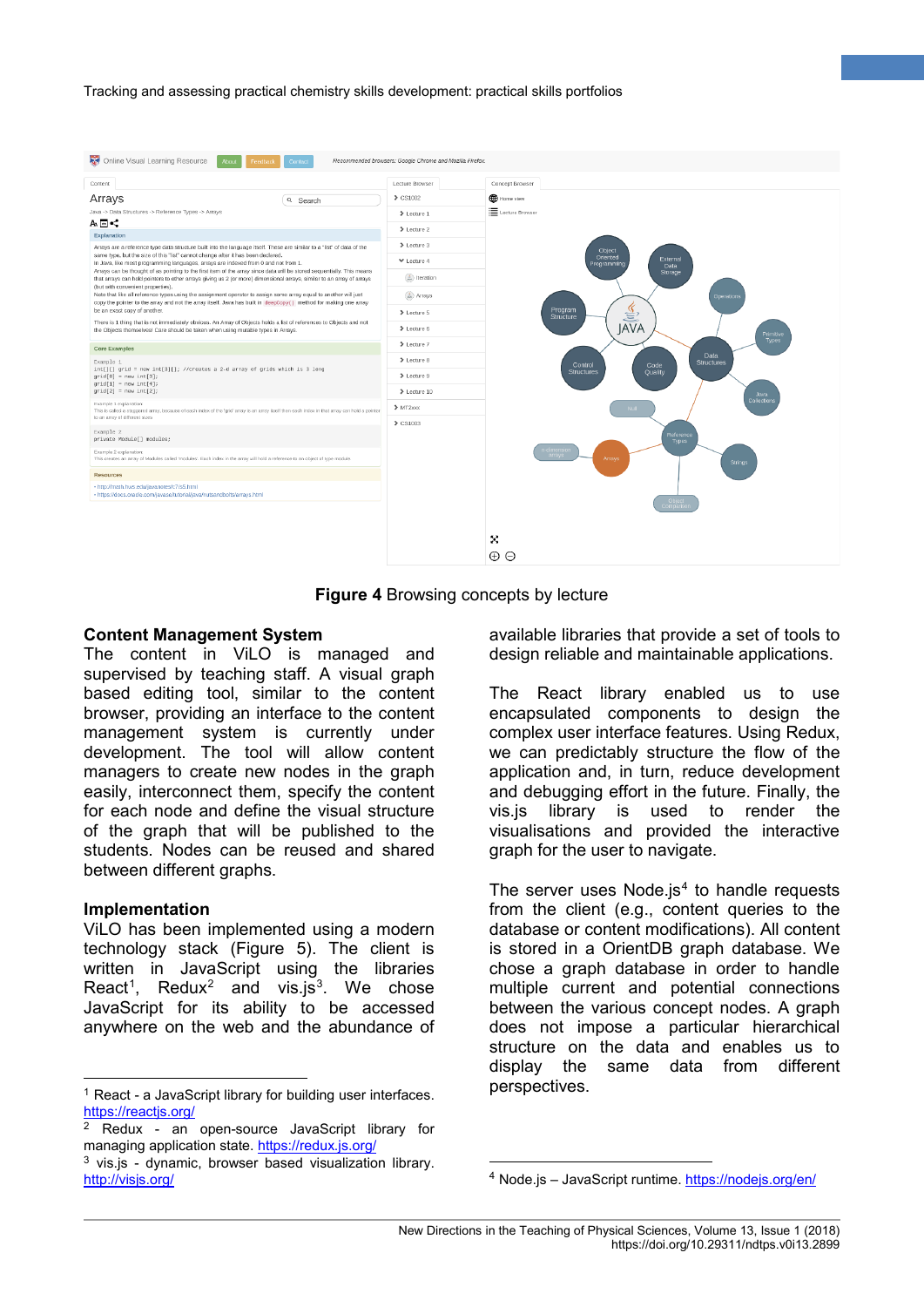

**Figure 7** Overall usage of ViLO since deployment

# **Evaluation**

While we have yet to conduct a formal evaluation to investigate the potential of ViLO and compare it to more traditionally structured learning resources (e.g., linked websites), we have gained some insights into how ViLO is used in practice by students enrolled in different University programmes. ViLO was first deployed in October 2016 to a class of around 165 first year Computer Science students learning Java. At the same time, it was released to second year Mathematics and Statistics students learning Python. In January 2018, a Microeconomics resource was released to around 250 first year Economics students.

Usage analysis using Google analytics indicates that usage peaks around assignment deadlines, class quizzes and exam revision periods as well as on initial release. This supports our aim of using ViLO as a complementary resource for traditional teaching delivery rather than a substitute. Figures 6 and 7 show usage patterns for a class with weekly quizzes and overall statistics for ViLO respectively.

**6**

Interviews with a small sample of eight first year students who used ViLO as part of their first Computer Science module at university confirm these patterns, but also reveal which groups of students might benefit most from a resource such as ViLO. Students who were completely new to the topics taught in the module seemed to see more benefit in ViLO, compared to students who already had some prior knowledge. Students unfamiliar with the topic found ViLO to be beneficial as it helped them focus on relevant topics and also to learn and understand the underlying terminologies around the topic in focus (e.g., object-oriented programming). In contrast, more experienced students felt they could find